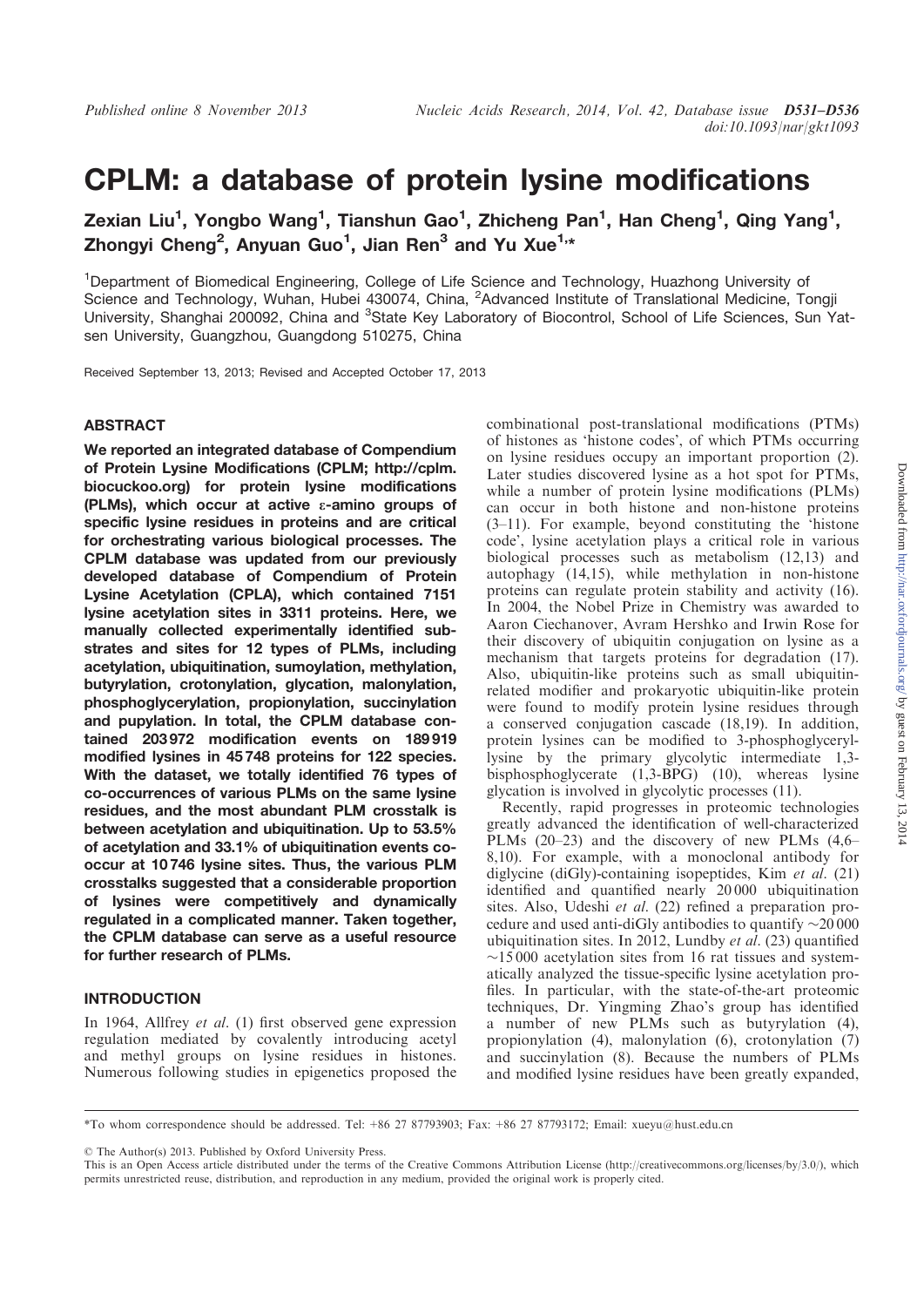an integrated resource for the community is urgently needed. Although several public databases such as UniProt (24), HPRD (25), SysPTM (26) and dbPTM (27) contained information for PLMs, only a limited proportion of the identified substrates and sites were covered, and the newly discovered PLMs were not considered.

Previously, we developed the Compendium of Protein Lysine Acetylation (CPLA) database to maintain the identified lysine acetylation information (28). In this work, we greatly improved the CPLA database by extending the types of PLMs and developed the database of Compendium of Protein Lysine Modifications (CPLM). From scientific literature, the experimentally identified substrates and sites for 12 types of PLMs were manually collected. Besides acetylation, well-studied PLMs such as ubiquitination, sumoylation, methylation and glycation and newly discovered PLMs including butyrylation, crotonylation, malonylation, phosphoglycerylation, propionylation, succinylation and pupylation were integrated into the database. Currently, CPLM database contained 203 972 modification events on 189 919 modified lysine residues in 45 748 proteins from 122 species, and the detailed annotations were also provided. The database can be searched or browsed in a convenient manner. Based on the comprehensive dataset, we systematically analyzed the concurrences of different PLMs at the same lysine residues. Although the number of identified substrates and sites for different types of PLMs varies from ten thousands to tens, each PLM can crosstalk with at least one other PLM and the cooccurrences of different PLMs at the same site were particularly abundant. From 76 types of identified PLM co-occurrences, we observed that the crosstalks among acetylation, ubiquitination and succinylation are mostly abundant. The intensive crosstalks among PLMs suggested that at least a considerable number of lysines were competitively and dynamically regulated by different PLMs. Taken together, the CPLM database provided an integrative platform for the community to access the current processes on PLMs and generated a useful resource for further experimental or computational considerations. The CPLM database was implemented in PHP+MySQL+JavaScript.

## CONSTRUCTION AND CONTENT

As previously described (28), we searched PubMed with keywords including 'acetylation', 'ubiquitination'. keywords including 'acetylation', 'ubiquitination', 'sumoylation', 'methylation', 'glycation', 'butyrylation', 'crotonylation', 'malonylation', 'phosphoglycerylation', 'propionylation', 'succinylation' and 'pupylation' and manually curated literature to collect the experimentally identified PLM substrates and sites. To avoid missing data, additional keywords such as 'acetylated', 'acetyl', 'ubiquitinated' and other related nomenclatures were employed for searching more data in PubMed. All modified lysine residues were mapped to the benchmark sequences retrieved from the UniProt database (Release  $2013$  08) (24). To provide more information for the PTMs substrates, the annotations from UniProt (24)

were integrated into the database. The primary references for PLM substrates and sites were also provided to ensure the quality of the database.

In total, 203 972 modification events were found to occur on 189 919 lysine residues in 45 748 substrates for 12 types of PLMs (Supplementary Table S1). Obviously, acetylation and ubiquitination have the most substrates; the former contains 58 563 sites in 20 088 proteins and the latter contains 139950 sites in  $32429$  proteins (Supplementary Table S1). The third PLM with most substrates is succinylation (8), which was discovered as a novel PLM in 2011 and identified with 2523 sites in 897 substrates (Supplementary Table S1). The rapid progress in the identification of succinylation is attributed to the advancement of proteomic techniques (29). However, for other new PLMs such as butyrylation, crotonylation, malonylation, phosphoglycerylation and propionylation, there were only a small number of identified substrates that mainly focused on histones (Supplementary Table S1). Although various PLMs were experimentally detected in 122 species, the number of identified substrates is usually limited for most organisms. With the ggplot2 program (30) in the R package (31), the distribution of PLM substrates and sites from 12 major species with  $>200$ substrates were visualized (Figure 1A and B). Clearly, animals, especially mammals, were identified with most substrates (Figure 1A) and sites (Figure 1B). It is worthy to note that several types of PLMs are only exclusively identified in distinct species. For example, ubiquitination and sumoylation are only available in eukaryotes, while pupylation was only discovered in actinomyces.

## USAGE

The CPLM database was developed in a user-friendly manner, while browse and search options were provided for accessing the information. Because the proteins and sites could be classified according to the PLM types and species, two browse options including 'Browse by types' and 'Browse by species' were developed in the database (Figure 2). For convenience, only 12 major species were listed for browsing, while all the other organisms were denoted as 'Others'. Here, we use lysine acetylation substrates from Homo sapiens as an example to present the usage of the browse options in CPLM. In the option of 'Browse by types', 12 simplified molecular structures of ligands conjugated to lysine residues during modification were employed to represent the 12 types of PLMs (Figure 2A). By clicking on the 'Acetylation' button, a brief introduction of protein lysine acetylation and the protein number distribution of acetylated proteins in 12 major organisms and other species were showed (Figure 2A). Then the acetylation substrates in H. sapiens could be listed through clicking on the 'Homo sapiens' link (Figure 2B). In the option of 'Browse by species', the 12 major organisms were organized as animals, bacteria, fungi and plants. Users could click on the 'H. sapiens' button to view the protein number distribution of different PLM substrates in H. sapiens (Figure 2C), and then click on the link of 'Acetylation'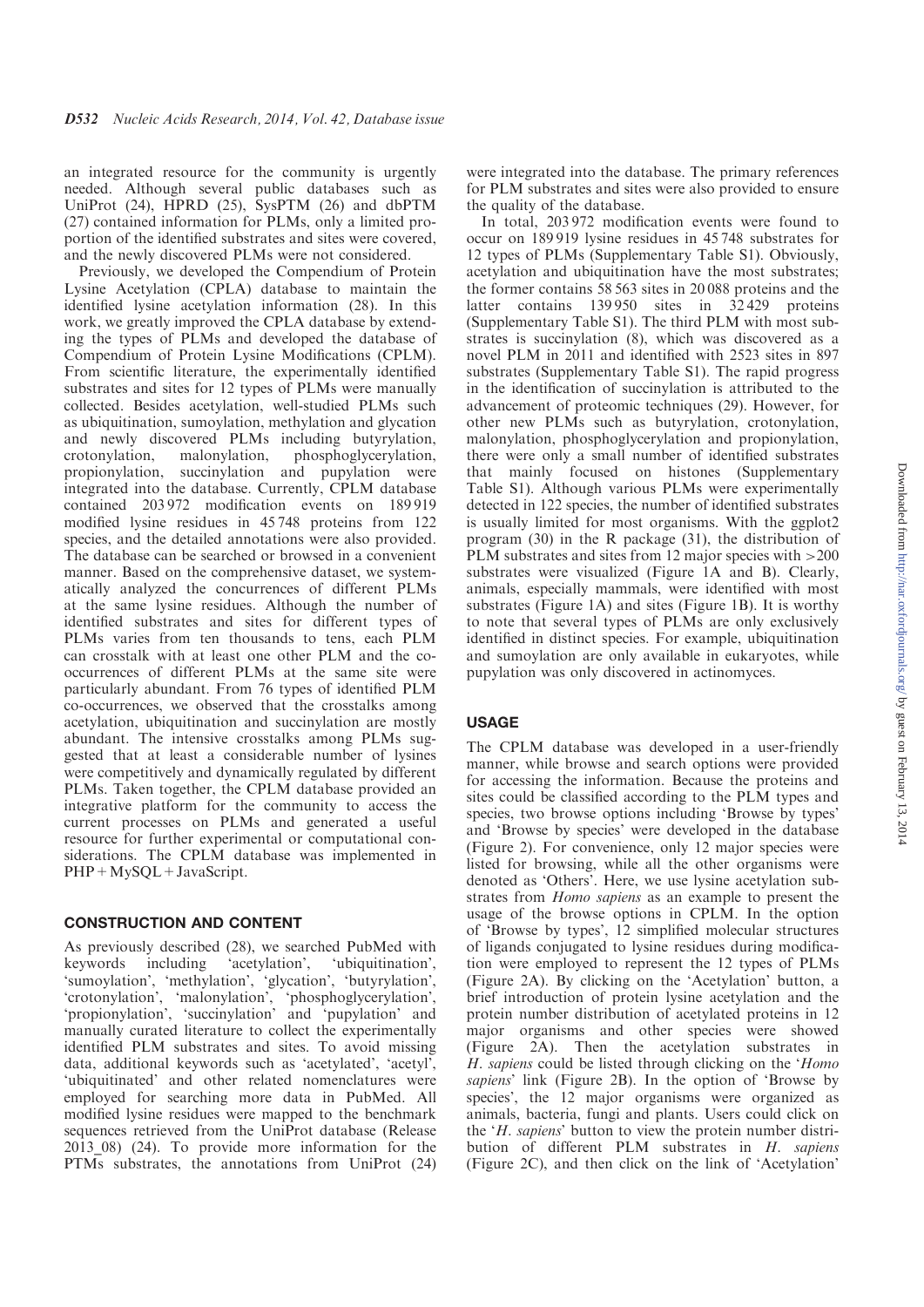

Figure 1. The heatmaps for the protein number distribution of different PLM types and species. The species names in red, green, blue and purple are from animals, bacteria, fungi and plants, respectively. (A) The heatmap for the number of substrates; (B) the heatmap for the number of modified lysine residues.



Figure 2. The browse options of CPLM. Two browse approaches including by PLM types and by species were provided to browse the database. (A) By PLM types; (B) the protein list for specified PLM and selected organism; (C) by species; (D) the detailed information of human dead box protein 39.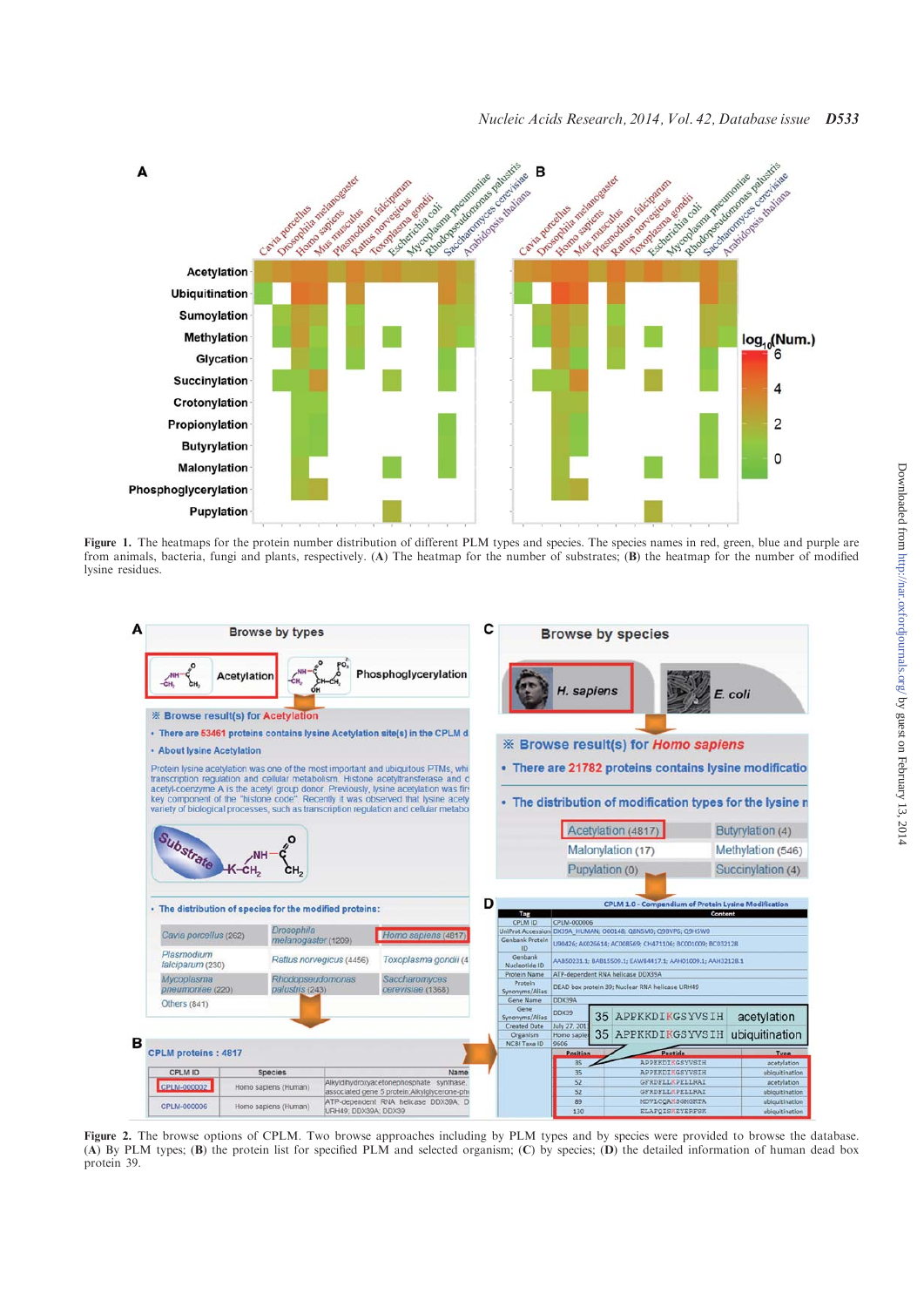to view the list of acetylated substrates in  $H$ . sapiens (Figure 2B). The detailed information for any specified protein could be accessed through the links in the list (Figure 2D).

For convenient usage, three search options were implemented for querying the database with one or multiple keywords. For example, if users search the keyword 'TP53' in the 'Gene Name' area, the results will be shown in a tabular format with CPLM ID, organism and protein/gene names/aliases (Figure 3A). Furthermore, two options including 'Advance Search' and 'BLAST Search' were developed to query the proteins with higher accuracy. In the 'Advance Search' option, users can submit up to three search terms, which could be specified in different areas and combined with three operators of 'and', 'or' and 'exclude' to perform a complex query (Figure 3B). The 'BLAST search' option was designed to find similar proteins with a protein sequence in the FASTA format. Through the application of NCBI BLAST packages (32), users could submit a protein sequence in the FASTA format to search identical or homologous proteins (Figure 3C).

## **DISCUSSION**

As an important molecular mechanism, PTMs greatly expand the proteome complexity and play a critical role in the regulation of various biological processes (20,33). With the active  $\varepsilon$ -amino groups, lysine residues were modified by various PLMs, which constitute an important proportion among the large number of PTM types (3). Through modifying the substrates, PLMs regulate various biological processes, while aberrances of lysine modifications were associated with diseases and cancers (18,34–36). Recent development of proteomic techniques greatly advances the identification of PLM substrates and the discovery of new types of PLMs (3,20). However, in contrast to other PTMs such as phosphorylation (37,38), the computational resources for PLMs are still limited.

In this work, we updated the acetylation-associated database of CPLA into CPLM for more types of PLMs. Because 203 972 modification events for 12 types of PLMs were identified on 189 919 lysine residues, it was expected that there were a large number of co-occurrences among different PTMs. Indeed, Weinert et al. (39) discovered that the crosstalks between acetylation and succinylation are extensive in both prokaryotes and eukaryotes. Also, previous studies identified that the competition between acetylation and ubiquitination can serve as a mechanism to control protein stability (40) and activity (41). From the data set, we totally identified 76 types of PLM cooccurrences at same lysine residues, including 40 types of pairwise crosstalks (Figure 4A) and 36 types of multiple



Figure 3. The search options. (A) The database could be queried with simple keywords input: (B) the 'Advance Search' allows users to submit combination of up to three terms for searching; (C) the database could be queried with a protein sequence to find identical or homologous proteins.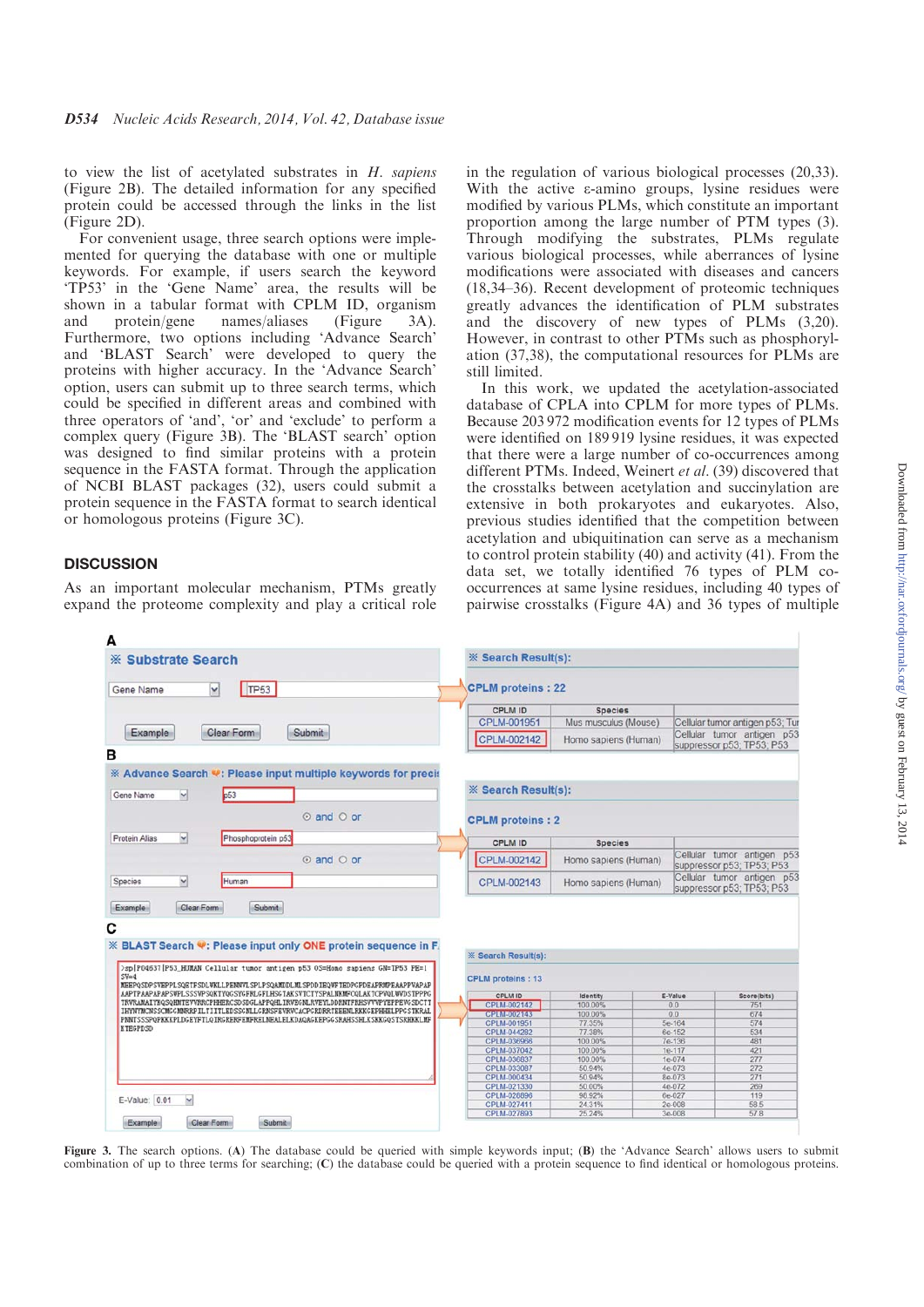

Figure 4. The summary for the number of concurrent sites among different types of PTMs. (A) The concurrences between two types of PLMs while the detailed numbers are provided in Supplementary Table S2;  $(B)$  the concurrences among multiple  $(>2)$  types of PLMs while the detailed number are shown in the top.

(three or more) crosstalks (Figure 4B). We observed that the pairwise crosstalks among acetylation, ubiquitination and succinylation are mostly abundant (Figure 4A and Supplementary Table S2). In total, we detected 10 746, 2420 and 1094 pairwise crosstalks for ubiquitination–acetylation, acetylation–succinylation and ubiquitination–succinylation (Supplementary Table S2). Although several PLMs were identified with only a few substrates and sites, each PLM can crosstalk pairwise with at least one other PLM by co-occurring at the same lysines (Figure 4A and Supplementary Table S2). Moreover, the co-occurrences with more than two PLMs at same lysines are also abundant, and the most abundant multiple crosstalk is among acetylation, ubiquitination and succinylation (Figure 4B). Because succinylation is a newly discovered PLM, the functional consequence of crosstalks between succinylation and other PLMs is still not clear. However, it could be anticipated that either pairwise concurrences or multiple crosstalks among acetylation, succinylation and ubiquitination might play a potential role in regulating proteins. In addition, we did not observe co-occurrence with multiple PLMs on pupylated lysine residues (Figure 4B). As a PLM exclusively occurred in actinomyces, pupylation only co-occurs with acetylation in 50 lysine residues (Figure 4A and Supplementary Table S2). The intensive PLM crosstalks suggested that a substantial proportion of lysine residues can be competitively or dynamically regulated by different types of PLMs.

Taken together, here we updated the CPLA database, which only maintained the information of protein lysine acetylation, to CPLM database for an integrated resource of various PLMs. We believed that the updated database can provide a more useful resource for further computational or experimental studies. The CPLM database will be routinely updated to keep pace with the research progresses of PLMs.

## SUPPLEMENTARY DATA

Supplementary Data are available at NAR Online.

#### ACKNOWLEDGEMENTS

The authors thank Drs. Yingming Zhao and Yue Chen (University of Chicago) for their helpful comments during the database construction.

#### FUNDING

Funding for open access charge: National Basic Research Program (973 project) [2012CB910101, and 2013CB933903], Natural Science Foundation of China [31171263, 31271362 and 81272578] and International